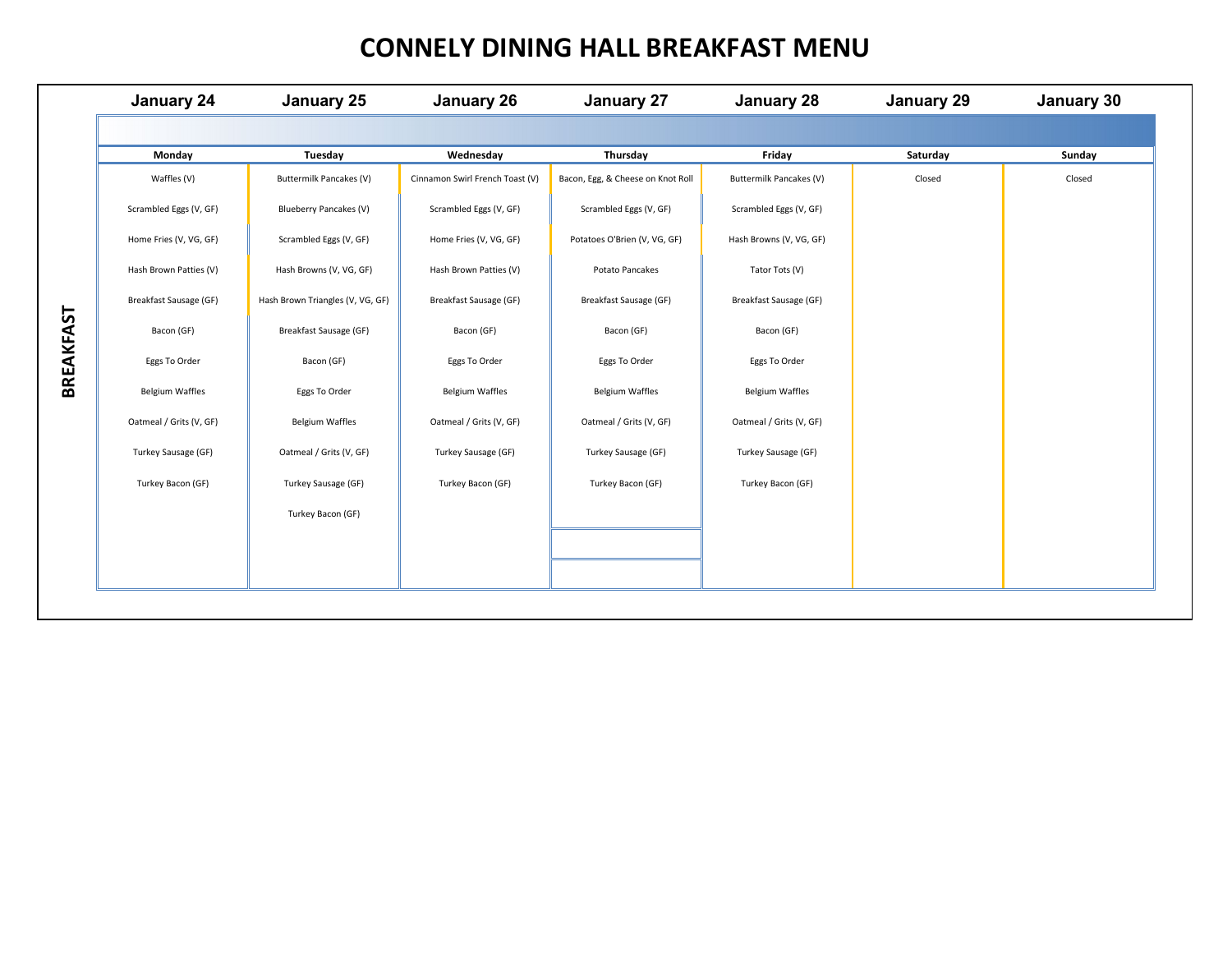# **CONNELY DINING HALL LUNCH MENU**

| January 24                    | January 25                                  | January 26                         | <b>January 27</b>             | January 28                         | January 29                   | January 30                 |
|-------------------------------|---------------------------------------------|------------------------------------|-------------------------------|------------------------------------|------------------------------|----------------------------|
|                               |                                             |                                    |                               |                                    |                              |                            |
| Monday                        | Tuesday                                     | Wednesday                          | Thursday                      | Friday                             | Saturday                     | Sunday                     |
| Chicken Nuggets               | Pretzel Chicken                             | Sweet N Sour Chicken               | <b>Battered Fish Sandwich</b> | <b>Buffalo Chicken Wraps</b>       | French Toast Sticks (V)      | <b>Buttermilk Pancakes</b> |
| Macaroni & Cheese (V)         | Scalloped Potatoes (V, GF)                  | White Rice (V, VG, GF)             | French Fries (V)              | Kettle Chips (V, VG, GF)           | Scrambled Eggs (V, GF)       | Scrambled Eggs (V, GF)     |
| Green Beans (V, VG, GF)       | Garden Blend (V, GF)                        | Vegetable Spring Rolls (V)         | Cole Slaw (V, GF)             | German Blend Vegetable (V, VG, GF) | Potatoes O'brien (V, VG, GF) | Hash Browns (V, VG, GF)    |
| Sauteed Summer Squash (V, GF) | Mediteranean Blend Vegetable (V,<br>VG, GF) | Sesame Ginger Pea Pods (V, VG, GF) | Steamed Broccoli (V, VG, GF)  | Glazed Baby Carrots (V)            | Potato Pancakes              | Tator Tots (V)             |
|                               | <b>Pretzel Breadsticks</b>                  | <b>Fortune Cookies</b>             |                               |                                    | Breakfast Sausage (GF)       | Breakfast Sausage (GF)     |
|                               |                                             |                                    |                               |                                    | Bacon (GF)                   | Bacon (GF)                 |
|                               |                                             |                                    |                               |                                    |                              |                            |
|                               |                                             |                                    |                               |                                    |                              |                            |
| Monday                        | Tuesday                                     | Wednesday                          | Thursday                      | Friday                             | Saturday                     | Sunday                     |
| Hamburger                     | Hamburger                                   | Hamburger                          | Hamburger                     | Hamburger                          | Hamburger                    | Hamburger                  |
| Cheeseburger                  | Cheeseburger                                | Cheeseburger                       | Cheeseburger                  | Cheeseburger                       | Cheeseburger                 | Cheeseburger               |
| Grilled Chicken Sandwich      | Grilled Chicken Sandwich                    | Grilled Chicken Sandwich           | Grilled Chicken Sandwich      | Grilled Chicken Sandwich           | Grilled Chicken Sandwich     | Grilled Chicken Sandwich   |
| Black Bean Burger (V, VG)     | Black Bean Burger (V, VG)                   | Black Bean Burger (V, VG)          | Black Bean Burger (V, VG)     | Black Bean Burger (V, VG)          | Black Bean Burger (V, VG)    | Black Bean Burger (V, VG)  |
| Turkey Burger (GF)            | Turkey Burger (GF)                          | Turkey Burger (GF)                 | Turkey Burger (GF)            | Turkey Burger (GF)                 | Turkey Burger (GF)           | Turkey Burger (GF)         |

| Monday                     | Tuesday                     | Wednesday                                | Thursday                              | Friday                           | Saturday                  | Sunday                    |
|----------------------------|-----------------------------|------------------------------------------|---------------------------------------|----------------------------------|---------------------------|---------------------------|
| Hamburger                  | Hamburger                   | Hamburger                                | Hamburger                             | Hamburger                        | Hamburger                 | Hamburger                 |
| Cheeseburger               | Cheeseburger                | Cheeseburger                             | Cheeseburger                          | Cheeseburger                     | Cheeseburger              | Cheeseburger              |
| Grilled Chicken Sandwich   | Grilled Chicken Sandwich    | Grilled Chicken Sandwich                 | Grilled Chicken Sandwich              | Grilled Chicken Sandwich         | Grilled Chicken Sandwich  | Grilled Chicken Sandwich  |
| Black Bean Burger (V, VG)  | Black Bean Burger (V, VG)   | Black Bean Burger (V, VG)                | Black Bean Burger (V, VG)             | Black Bean Burger (V, VG)        | Black Bean Burger (V, VG) | Black Bean Burger (V, VG) |
| Turkey Burger (GF)         | Turkey Burger (GF)          | Turkey Burger (GF)                       | Turkey Burger (GF)                    | Turkey Burger (GF)               | Turkey Burger (GF)        | Turkey Burger (GF)        |
| All Beef Hot Dog           | All Beef Hot Dog            | All Beef Hot Dog                         | All Beef Hot Dog                      | All Beef Hot Dog                 | All Beef Hot Dog          | All Beef Hot Dog          |
| Bent Arm Ale Fries (V, VG) | Smoky BBQ Fries (V, VG, GF) | Sidewinder Beer Battered Fries<br>(V,VG) | Creole Spiced Steak Fries (V, VG, GF) | Waffle Waffle Fries (V, VG, GFD) | Chef's Selection          | Chef's Selection          |
|                            |                             |                                          |                                       |                                  |                           |                           |

**FALCON GRILL** 

|                 | Monday                   | Tuesday          | Wednesday           | Thursday         | Friday           | Saturday               | Sunday                 |
|-----------------|--------------------------|------------------|---------------------|------------------|------------------|------------------------|------------------------|
| INTERNATIO<br>z | Italian Grinder Sandwich | Mega Burrito     | <b>Beef Sliders</b> | Poke Bowl        | Chef's Choice    | Eggs To Order          | Eggs To Order          |
|                 |                          |                  |                     |                  |                  | <b>Belgium Waffles</b> | <b>Belgium Waffles</b> |
|                 |                          |                  |                     |                  |                  |                        |                        |
| $\mathbf{r}$    | Monday                   | Tuesday          | Wednesday           | Thursday         | Friday           | Saturday               | Sunday                 |
| O<br>よ          | Cheese Pizza (V)         | Cheese Pizza (V) | Cheese Pizza (V)    | Cheese Pizza (V) | Cheese Pizza (V) | Cheese Pizza (V)       | Cheese Pizza (V)       |
| Ņ               | Pepperoni Pizza          | Pepperoni Pizza  | Pepperoni Pizza     | Pepperoni Pizza  | Pepperoni Pizza  | Pepperoni Pizza        | Pepperoni Pizza        |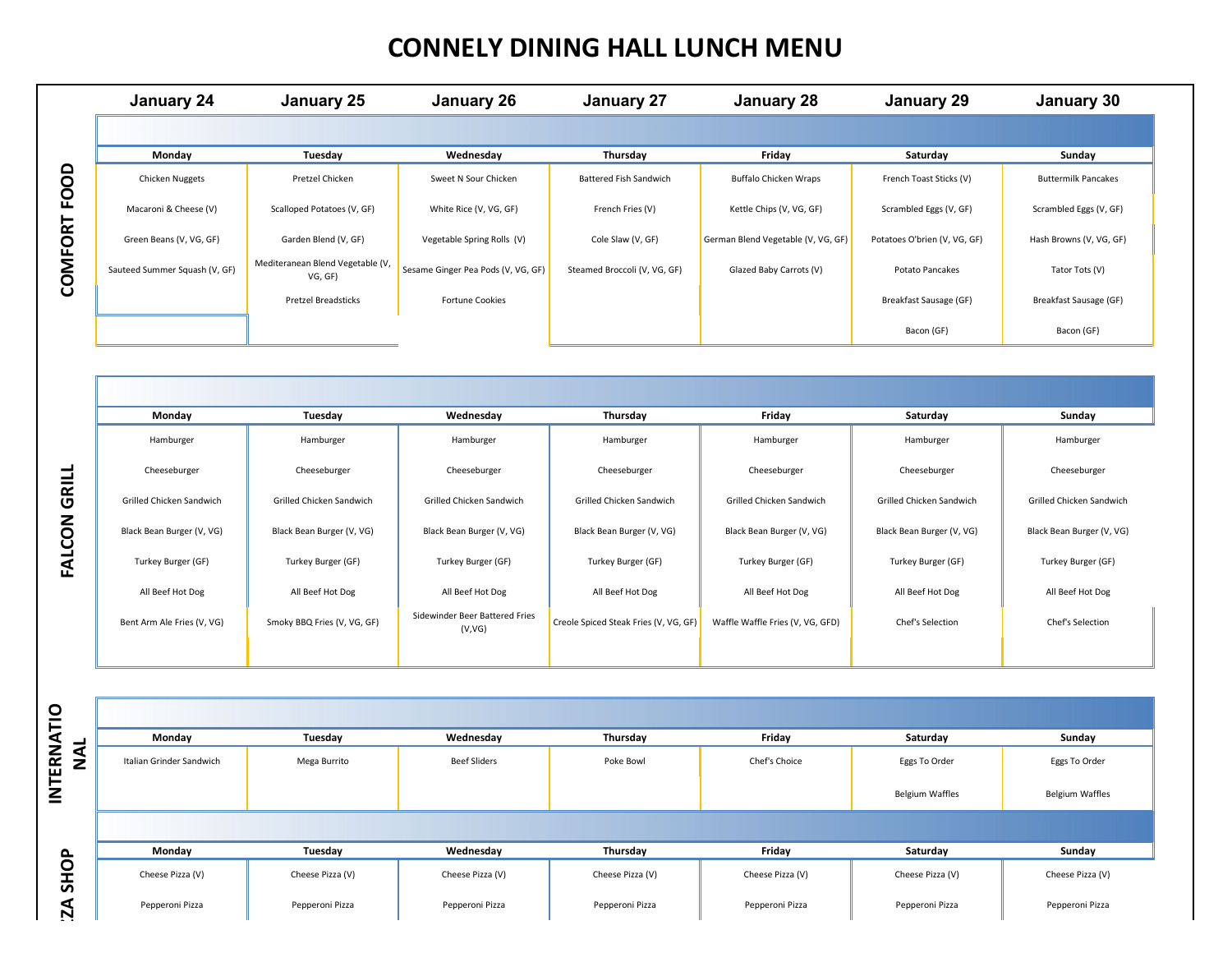## **CONNELY DINING HALL LUNCH MENU**

|            | January 24                         | January 25                            | <b>January 26</b>         | January 27                      | <b>January 28</b>                  | January 29                | January 30                |
|------------|------------------------------------|---------------------------------------|---------------------------|---------------------------------|------------------------------------|---------------------------|---------------------------|
| <b>PIZ</b> | Pepperoni & Sausage Pizza          | Pepperoni & Sausage Pizza             | Pepperoni & Sausage Pizza | Pepperoni & Sausage Pizza       | Pepperoni & Sausage Pizza          | Pepperoni & Sausage Pizza | Pepperoni & Sausage Pizza |
|            | Chef's Special                     | Chef's Special                        | Chef's Special            | Chef's Special                  | Chef's Special                     | Chef's Special            | Chef's Special            |
|            |                                    |                                       |                           |                                 |                                    |                           |                           |
|            |                                    |                                       |                           |                                 |                                    |                           |                           |
| $\propto$  | Monday                             | Tuesday                               | Wednesday                 | Thursday                        | Friday                             | Saturday                  | Sunday                    |
| ⋖<br>ΩÓ    | Alfredo Sauce                      | Alfredo Sauce                         | Alfredo Sauce             | Alfredo Sauce                   | Alfredo Sauce                      | Alfredo Sauce             | Alfredo Sauce             |
| PASTA      | Marinara Sauce (V)                 | Marinara Sauce (V)                    | Marinara Sauce (V)        | Marinara Sauce (V)              | Marinara Sauce (V)                 | Marinara Sauce (V)        | Marinara Sauce (V)        |
|            | Garlic Butter Seafood Linguini (S) | Penne Pasta with Bacon Cream<br>Sauce | Ziti Pomadoro Sauce (V)   | Capellini Alfredo with Calamari | Cavatappi with Meatballs & Sausage | Chef's Selection          | Chef's Selection          |
|            | Chef's Signature Sauce             | Chef's Signature Sauce                | Chef's Signature Sauce    | Chef's Signature Sauce          | Chef's Signature Sauce             | Chef's Signature Sauce    | Chef's Signature Sauce    |
|            |                                    |                                       |                           |                                 |                                    |                           |                           |
| VEGGIE     |                                    |                                       |                           |                                 |                                    |                           |                           |
|            | Monday                             | Tuesday                               | Wednesday                 | Thursday                        | Friday                             | Saturday                  | Sunday                    |
|            | Vegan Tacos (V, VG, GF)            | Mega Burrito                          | Sweet N Sour Tofu (V)     | Crispy Broccoli Fritters (V)    | Baked Potato Bar (V)               | Eggs To Order             | Eggs To Order             |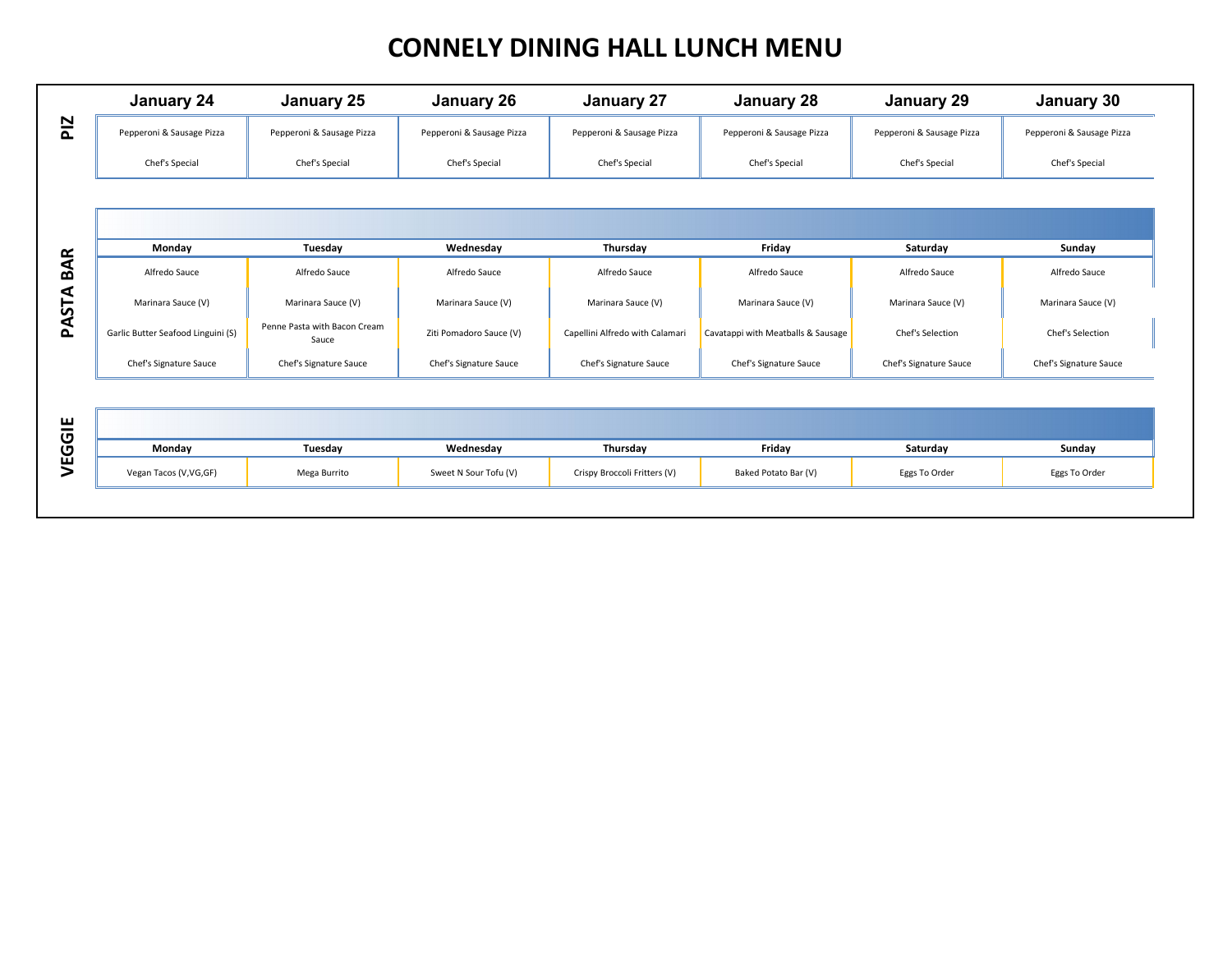# **CONNELY DINING HALL DINNER MENU**

| January 24                                           | January 25                                 | January 26                        | January 27                   | January 28                     | January 29                        | January 30                                    |
|------------------------------------------------------|--------------------------------------------|-----------------------------------|------------------------------|--------------------------------|-----------------------------------|-----------------------------------------------|
|                                                      |                                            |                                   |                              |                                |                                   |                                               |
| Monday                                               | Tuesday                                    | Wednesday                         | Thursday                     | Friday                         | Saturday                          | Sunday                                        |
| Grilled BBQ Pork Chops (GF)                          | Fish Nuggets                               | Roasted Turkey Breast (GF)        | Southern Fried Chicken       | Crack Chicken Sliders          | <b>BBQ Meatballs</b>              | Bruschetta Chicken (GF)                       |
| Bacon Sour Cream Smashed Yukon<br>Gold Potatoes (GF) | Klondike Potato (V,GF)                     | Mashed Potatoes & Gravy           | Mashed Potatoes & Gravy      | Roasted Vegetables (V, VG, GF) | Steak Fries (V, GF)               | Sour Cream & Chive Mashed<br>Potatoes (V, GF) |
| Roasted Broccoli (V-VG-GF)                           | Brococli, Carrot, Cauliflower<br>(V,VG,GF) | <b>Traditional Bread Stuffing</b> | Macaroni & Cheese (V)        | Chef's Selection Vegetable     | <b>Chef's Selection Vegetable</b> | Chef's Selection Vegetable                    |
| Caprdi Blend (V, GF)                                 | Italian Style Peas (V,GF)                  | Roasted Carrots (V, VG, GF)       | Roasted Broccoli (V, VG, GF) |                                |                                   |                                               |
|                                                      |                                            | Parkerhouse Rolls                 | Corn Bread (V)               |                                |                                   |                                               |
|                                                      |                                            |                                   |                              |                                |                                   |                                               |

|                     | Grilled BBQ Pork Chops (GF)                          | <b>Fish Nuggets</b>                        | Roasted Turkey Breast (GF)               | Southern Fried Chicken                | Crack Chicken Sliders            | <b>BBQ Meatballs</b>       | Bruschetta Chicken (GF)                       |
|---------------------|------------------------------------------------------|--------------------------------------------|------------------------------------------|---------------------------------------|----------------------------------|----------------------------|-----------------------------------------------|
| <b>COMFORT FOOD</b> | Bacon Sour Cream Smashed Yukon<br>Gold Potatoes (GF) | Klondike Potato (V,GF)                     | Mashed Potatoes & Gravy                  | Mashed Potatoes & Gravy               | Roasted Vegetables (V, VG, GF)   | Steak Fries (V, GF)        | Sour Cream & Chive Mashed<br>Potatoes (V, GF) |
|                     | Roasted Broccoli (V-VG-GF)                           | Brococli, Carrot, Cauliflower<br>(V,VG,GF) | <b>Traditional Bread Stuffing</b>        | Macaroni & Cheese (V)                 | Chef's Selection Vegetable       | Chef's Selection Vegetable | Chef's Selection Vegetable                    |
|                     | Caprdi Blend (V, GF)                                 | Italian Style Peas (V,GF)                  | Roasted Carrots (V, VG, GF)              | Roasted Broccoli (V, VG, GF)          |                                  |                            |                                               |
|                     |                                                      |                                            | Parkerhouse Rolls                        | Corn Bread (V)                        |                                  |                            |                                               |
|                     |                                                      |                                            |                                          |                                       |                                  |                            |                                               |
|                     |                                                      |                                            |                                          |                                       |                                  |                            |                                               |
|                     |                                                      |                                            |                                          |                                       |                                  |                            |                                               |
|                     | Monday                                               | Tuesday                                    | Wednesday                                | Thursday                              | Friday                           | Saturday                   | Sunday                                        |
|                     | Hamburger                                            | Hamburger                                  | Hamburger                                | Hamburger                             | Hamburger                        | Hamburger                  | Hamburger                                     |
| <b>FALCON GRILL</b> | Cheeseburger                                         | Cheeseburger                               | Cheeseburger                             | Cheeseburger                          | Cheeseburger                     | Cheeseburger               | Cheeseburger                                  |
|                     | Grilled Chicken Sandwich                             | Grilled Chicken Sandwich                   | Grilled Chicken Sandwich                 | Grilled Chicken Sandwich              | Grilled Chicken Sandwich         | Grilled Chicken Sandwich   | Grilled Chicken Sandwich                      |
|                     | Black Bean Burger (V, VG)                            | Black Bean Burger (V, VG)                  | Black Bean Burger (V, VG)                | Black Bean Burger (V, VG)             | Black Bean Burger (V, VG)        | Black Bean Burger (V, VG)  | Black Bean Burger (V, VG)                     |
|                     | Turkey Burger (GF)                                   | Turkey Burger (GF)                         | Turkey Burger (GF)                       | Turkey Burger (GF)                    | Turkey Burger (GF)               | Turkey Burger (GF)         | Turkey Burger (GF)                            |
|                     | All Beef Hot Dog                                     | All Beef Hot Dog                           | All Beef Hot Dog                         | All Beef Hot Dog                      | All Beef Hot Dog                 | All Beef Hot Dog           | All Beef Hot Dog                              |
|                     | Bent Arm Ale Fries (V, VG)                           | Smoky BBQ Fries (V, VG, GF)                | Sidewinder Beer Battered Fries<br>(V,VG) | Creole Spiced Steak Fries (V, VG, GF) | Waffle Waffle Fries (V, VG, GFD) | Chef's Selection           | Chef's Selection                              |
|                     |                                                      |                                            |                                          |                                       |                                  |                            |                                               |
|                     |                                                      |                                            |                                          |                                       |                                  |                            |                                               |
|                     |                                                      |                                            |                                          |                                       |                                  |                            |                                               |
|                     | Monday                                               | Tuesday                                    | Wednesday                                | Thursday                              | Friday                           | Saturday                   | Sunday                                        |
| NAL                 | Closed                                               | Closed                                     | Closed                                   | Closed                                | Closed                           | Closed                     | Closed                                        |
| <b>INTERNATIO</b>   |                                                      |                                            |                                          |                                       |                                  |                            |                                               |
|                     |                                                      |                                            |                                          |                                       |                                  |                            |                                               |
|                     | Monday                                               | Tuesday                                    | Wednesday                                | Thursday                              | Friday                           | Saturday                   | Sunday                                        |
| <b>SHOP</b>         | Cheese Pizza (V)                                     | Cheese Pizza (V)                           | Cheese Pizza (V)                         | Cheese Pizza (V)                      | Cheese Pizza (V)                 | Cheese Pizza (V)           | Cheese Pizza (V)                              |

| Mondav           | Tuesday          | Wednesdav        | <b>Thursdav</b>  | Friday           | Saturdav         | Sunday           |
|------------------|------------------|------------------|------------------|------------------|------------------|------------------|
| Cheese Pizza (V) | Cheese Pizza (V) | Cheese Pizza (V) | Cheese Pizza (V) | Cheese Pizza (V) | Cheese Pizza (V) | Cheese Pizza (V) |
| Pepperoni Pizza  | Pepperoni Pizza  | Pepperoni Pizza  | Pepperoni Pizza  | Pepperoni Pizza  | Pepperoni Pizza  | Pepperoni Pizza  |

INTERNATIO